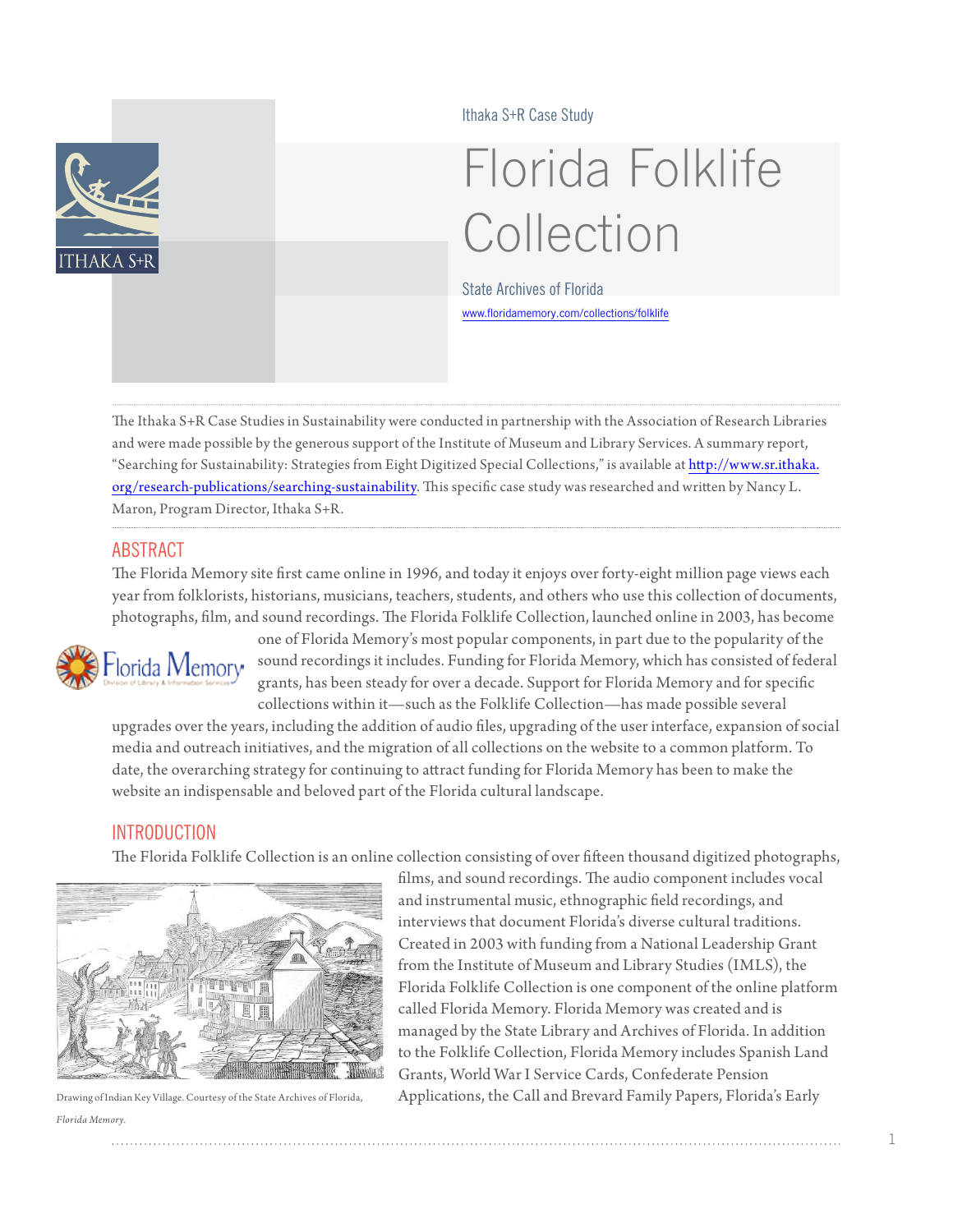Constitutions, the Florida Photographic Collection, educational resources, and many other collections.<sup>1</sup> Even within this richness, Florida Folklife stands out for its audio/visual collection, which consistently ranks as the most popular part of the Florida Memory website, and for the fact that it is a collection that is fed by an ongoing research program in folklore.

The roots of the Florida Folklife Collection run deep. Housed in offices down the hall from those of the State Archives, the Florida Folklife Program consists of a team of academic folklorists whose responsibility, since 1975, has been to "document and present the folklife, folklore, and folk arts of the state."[2](#page-10-1) The Program's efforts

Even within this richness, Florida Folklife stands out for its audio/visual collection, which consistently ranks as the most popular part of the Florida Memory website, and for the fact that it is a collection that is fed by an ongoing research program in folklore

are responsible for such assets as photographs and interviews documenting the vanished art of handknotted fishing nets; an interview with railroader Tom Watson recounting thirty years with the Jacksonville railroad, including civil rights issues, working conditions for African Americans, and the impacts of integration; and audio recordings capturing the traditional chant of a tourist-boat

captain at Rainbow Springs.<sup>[3](#page-10-2)</sup> Other parts of the collection, not yet digitized, trace the development of the folklife field in Florida, including the work of some of the nation's most prominent folklorists and one of the country's earliest state folklife programs.[4](#page-10-3)

Each year in Florida trained folklorists conduct field work, gathering print, audio, and visual documentation of traditional arts throughout the state, focusing on a specific topic chosen by the State Folklorist. The process has yielded a rich panorama of life in Florida, from the 1930s, when the process of collecting first began, to today. Each May the survey culminates in the Florida Folk Festival, "the nation's oldest state-sponsored folk festival," where musicians, crafts people, and other practitioners of folk arts gather at the Stephen Foster Folk Culture Center State Park in White Springs for four days of concerts and demonstrations.

#### **BACKGROUND**

While the Folklife Program officially began in 1975, the development of the archival collection dates to the 1930s, when supporters of the park at White Springs began collecting material, and folklorists were working in Florida as part of the Florida Federal Writers Project of the WPA.<sup>[5](#page-10-4)</sup> In 1972, Albert Head was appointed to manage the Folklife Center at the Stephen Foster State Park and saw that trained folklorists were needed to expand the program. Peggy Bulger was hired as the State Folklorist and set off to survey the state's native arts,



Addie Bille. Courtesy of the State Archives of Florida, *Florida Memory.*

from "Key West to Pensacola." As Bulger describes it, she started in a grant-funded role doing fieldwork, and "stayed for twelve years." Early on at the Stephen Foster Center, she discovered a "building at the park that was just full of recordings, reel-to-reel tapes; no climate control, in disarray, piled in there, and [I] started listening to these…They were old recordings of the festival from 1954 and on up…We started an archive—at least got them into an air conditioned room!" And so began the Florida Folklife Collection.

In 1995, it was decided that the collection should be managed by the State Archives. In that year, the Bureau of Folklife was disbanded, merged with the Bureau of Historic Preservation, and moved to Tallahassee, the state capital and location of the State Archives. The Folklife Collection was then accessioned by the State Archives. The first twenty years of the Program's collection were absorbed at once: 150 linear feet moved over to a new facility and managed by professional archival staff.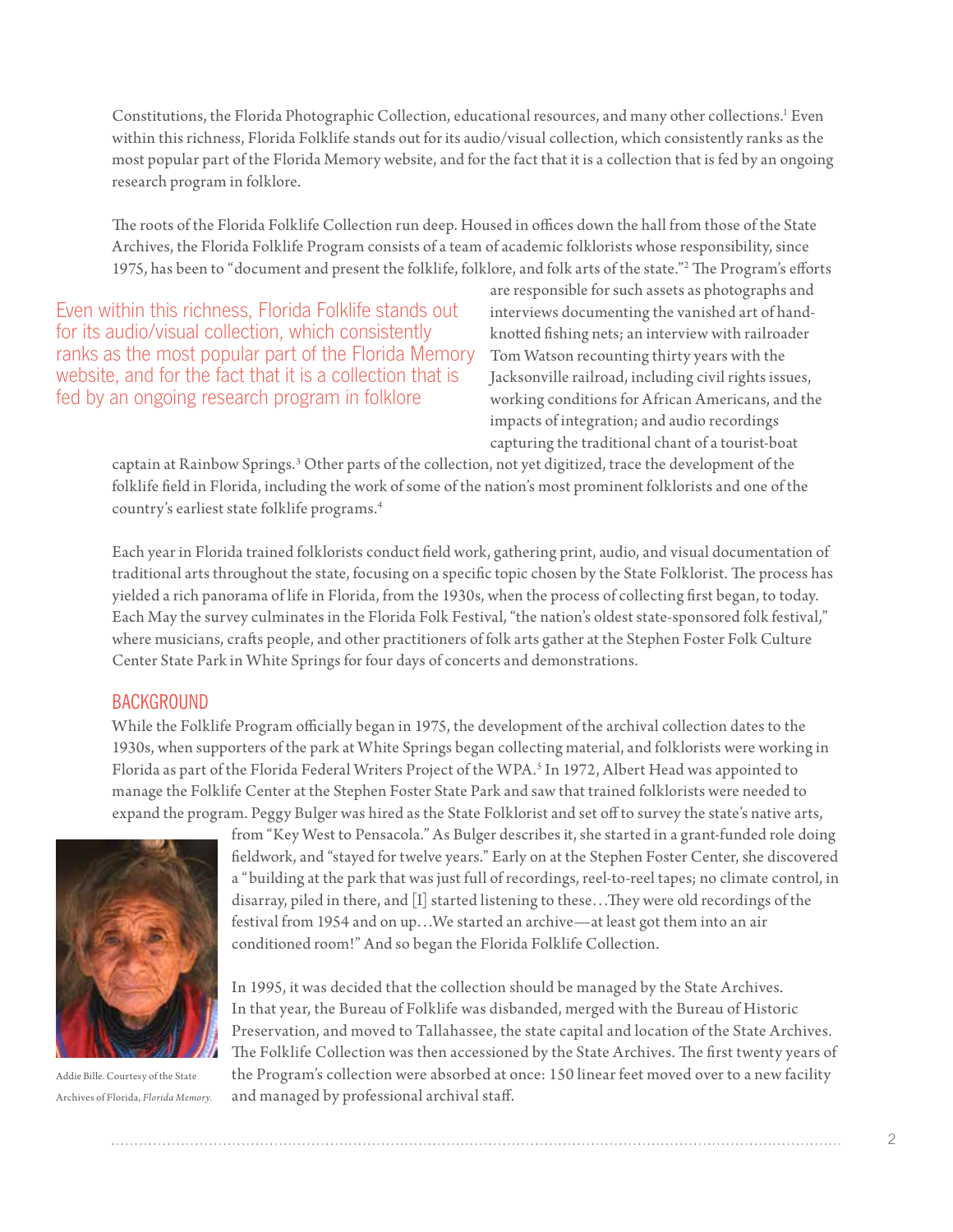The Folklife Program continues to conduct annual surveys and gather field recordings, interviews, notes, ephemera, photographs, and other documents, and it determines what new material will be sent over to the State Archives. It is up to the staff at the State Archives, and specifically the Florida Memory team, to determine what to put online. While the decision to move the archive may have caused some concern at the time, it was largely seen, even by the folklorists, as a necessary step to preserve the collection. According to Tina Bucavalis, former State Folklorist, "sending the archive to Tallahassee was better in the long run, [as it meant] more involvement with the state museum. But a lot of staff felt strongly about staying in White Springs; they were a renegade, independent entity there....They were not thrilled about its moving to Tallahassee."

When the collection arrived at the Archives, it was very carefully cataloged, according to Project Director and Archives Supervisor Jody Norman. Still, while the collection was considered to be popular, based on the number of on-site visitors who came to consult it in Tallahassee, for anyone outside the building it was virtually



Digitizing Audio . Courtesy of the State Archives of Florida, *Florida Memory.*

"nonexistent." According to Norman, most of the researchers who made the trip to Tallahassee, and thus constituted most of the "obvious demand at the time," were folklorists, historians, and musicians.

In 2003, Judith Ring, Director of the Division of Library and Information Services that oversees the State Archives, sought an IMLS National Leadership Grant to support further digitization work in the Archives.

The digitization of the Folklife Collection was not the first digitization effort undertaken by the Archives, but it was seen as an opportunity to further develop what was already a strong program. The Florida State Archives Electronic Imaging Project had begun in 1995, when the

Bureau of Archives and Records Management obtained Library Services and Technology Act (LSTA) funding to hire a consultant to assist in the development and implementation of an automated delivery system for photographic images and an accompanying bibliographic database. In 1999, this project was further expanded to include an educational outreach program. Modeled after the Library of Congress's American Memory Project, it was renamed the "Florida Memory Project."

The first grant for digitization of material from the Folklife Collection was from IMLS and was for \$155,752. The project, which went by the title "Folklife Digitization and Education Project," included the following plans:[6](#page-10-5)

- Select 10,000 photographs for digitization
- Create an online index providing "item-level access to approximately 50,000 photographic images and approximately 5,000 audio recordings"
- Create four new educational units using digitized materials from the Folklife Collection
- Make all these available via the Florida Memory website

The first phase of building the online Folklife Collection did not include digitizing the audio recordings, but in the process of the project it became clear to the team that there would be real value in making audio directly accessible through the website. In applying for a subsequent LSTA grant, therefore, they included plans to digitize audio and hire a sound archivist to support this effort.

The decision to integrate audio was a major turning point for several reasons. First, it provided a direct tie-in with the Florida Folk Festival, which presented an opportunity for publicizing the collection. Second, the grant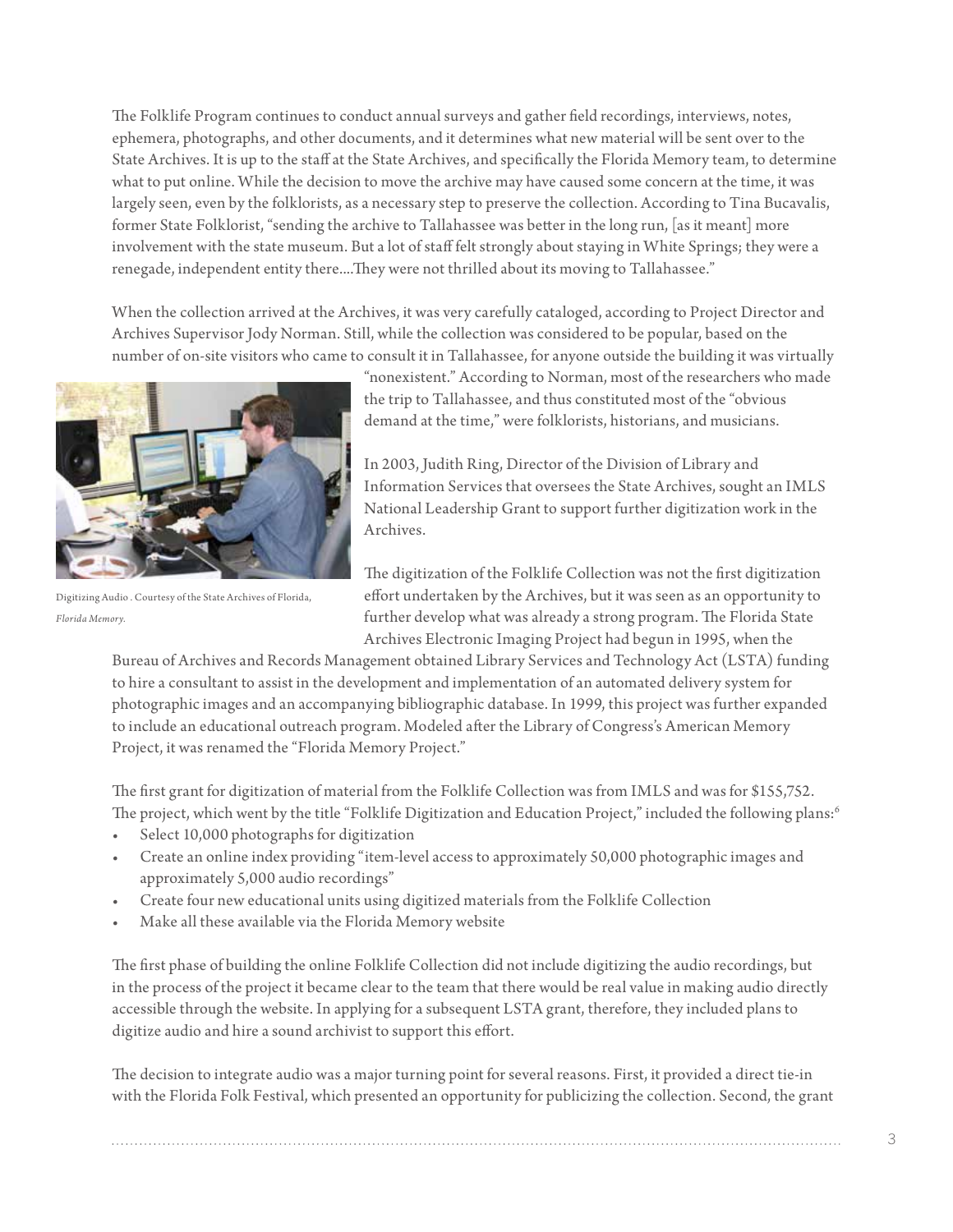included funding to produce audio CDs as an additional promotional tool. The first audio CD was released on March 25, 2005, and staff at the Archives reported that within a month, they began hearing from people around the world, requesting CDs. As of early 2013, they still get about one request a day. In the several years since they started producing CDs, five have been created, each produced with the help of grant funding, and fifty to sixty thousand units in total have been distributed.

The Folklife collection has continued to grow since 2003. Every three to four years, the Folklife Program transfers new material to the State Archives. And Florida Memory itself continues an ongoing and awardwinning digitization program, with the goal of digitizing five thousand new photographs, creating new educational units, and digitizing an archival collection each year. In 2013, the focus is on digitizing court cases from Florida's territorial and early statehood period (the cases selected date from the 1830s to the 1860s). This project involves scanning and transcribing fragile originals. The topics covered in the cases include slavery, wrecking, personal injury, and inheritance. The finished collection page will include essays that provide brief historical context on each case.

#### SUSTAINABILITY STRATEGY

The Florida Folklife Collection is inseparable from the larger Florida Memory website where it resides, and the successful aspects of both the collection and the platform have been mutually reinforcing. Florida Memory has continued to grow and develop since the mid-1990s, with each phase of work bringing in new collections,

The Florida Folklife Collection is inseparable from the larger Florida Memory website where it resides, and the successful aspects of both the collection and the platform have been mutually reinforcing

creating new infrastructure, or updating the tools already there. The Florida Folklife Collection is just one of dozens of collections on the site. It offers highdemand content, particularly the audio component, which drives usage and draws national attention to Florida Memory.

The sustainability of the Florida Folklife site, then, is dependent upon the ongoing health of the Florida Memory website, and the attention to supporting and promoting it that staff from the Archives continue to offer. In turn, Florida Memory is supported by ongoing grants, specifically the LSTA funding it consistently receives each year.

According to Norman, even "if grant funding ended, our computer system could keep the resource alive, with nothing changing, without great cost," given the current infrastructure of the Florida Memory site. Then again, as Gerard Clark, Chief of Archives and Record Management, has pointed out, "if it's not changing, then maybe it's not sustainable."

#### Economic Model

Today, the staff at the State Archives who launched the Florida Digitization and Education Project that led to the online Folklife Collection primarily consider themselves the "Florida Memory team." But the Folklife project required bringing in specific expertise that the team did not have, such as a sound archivist, to fully realize the potential of the collection.

The Florida Memory team consists of staff within the State Library and Archives of Florida (itself a bureau within the Division of Library and Information Services, with a staff of approximately forty). The team now includes the following positions: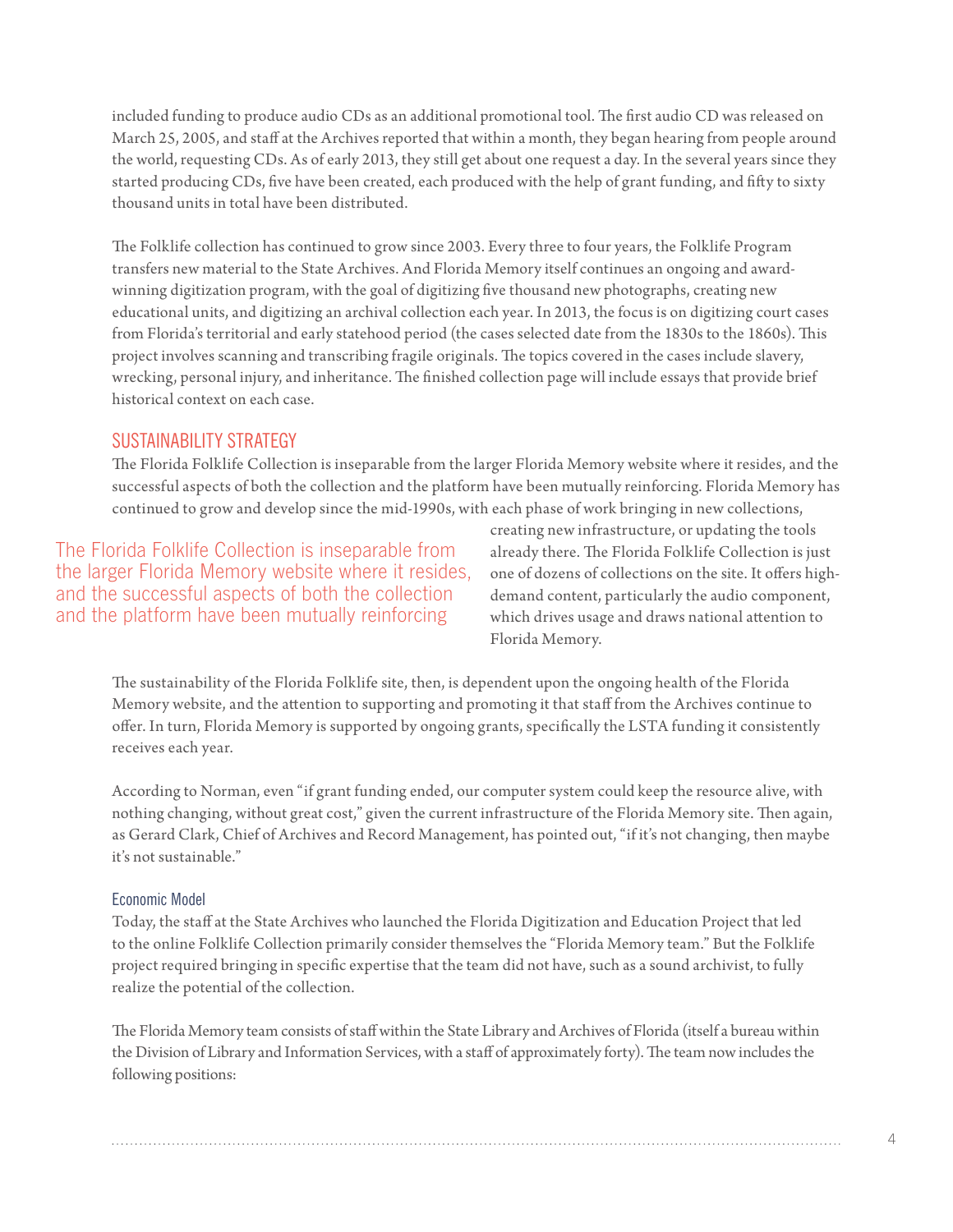- The program director (60 percent of whose time is spent on FM-related work)
- A photographic archivist (15 percent of whose time is spent on FM-related work)
- An archives historian
- An education officer
- A sound archivist (devoted to the Folklife Collection)
- A systems analyst
- A cataloger
- Several scanners (1 FTE)
- A photo liaison officer (1 FTE)
- A social media and marketing coordinator (0.75 FTE)

Funding for Florida Memory as well as for the Folklife Collection has consisted primarily of LSTA or National Leadership grants, both administered by IMLS. LSTA funding has been a reliable source for twelve consecutive years, while National Leadership grants have been sought for specific new developmental projects as needed.

Currently, only one Florida Memory position—the sound archivist—is devoted exclusively to the needs of the Folklife Collection. Most of the positions are funded through Florida Memory's yearly LSTA grant, and some key staff members, including the project director, are covered by the core State Library and Archives budget. That organization receives its funding from three sources: 1) general revenue, provided by the state each year to cover core operating expenses; 2) the Records Management Trust Fund, which derives from revenue generated mainly by the records storage business that the Archives operates $\vec{\ }$ ; and 3) federal grants that the unit secures to undertake new projects.

Neither Florida Memory nor the Folklife Collection have sought to generate revenue due to their mission- and grant-based imperatives to keep their content freely available, but also due to some logistical difficulties related to their being part of a government agency. They create and distribute CDs, but these are within the terms of the grants they receive, and are distributed freely.<sup>[8](#page-10-7)</sup> In the past, staff have considered trying some revenue generation, but they quickly ran into internal obstacles. For example, an ongoing effort to add a shopping cart feature has been difficult, due to the refusal of the Department of State to use PayPal in order to accept credit card information online.

### Public Benefit

*The program is so highly visible and highly liked, politically, it is likely to be sustained. It is such a visible part of the Department of State. . . . Florida Memory is the public face of the Archives.* ~ Gerard Clark

The goal of the Florida Folklife Collection and of Florida Memory as a whole has always been to share the cultural history of Florida. Doing this well is part of the Archives' mission, but it is also an explicit part of its strategy to attract ongoing support. The Florida Memory team sees its goal, in part, as making the site as valuable as possible to its users, so that it becomes and remains "indispensable . . . current, part of what is going on." As Education Officer Katrina Harkness points out, "If people care about us, we are more likely to continue."

The Florida Memory team is well aware that its continued ability to attract funding depends on its ability to remain current and highly visible, and so recent social media and outreach initiatives are designed to make Florida Memory, and in turn the State Library and Archives, an indispensable part of the state government's commitment to promoting historical and cultural resources. As Archives Historian Jonathan Grandage points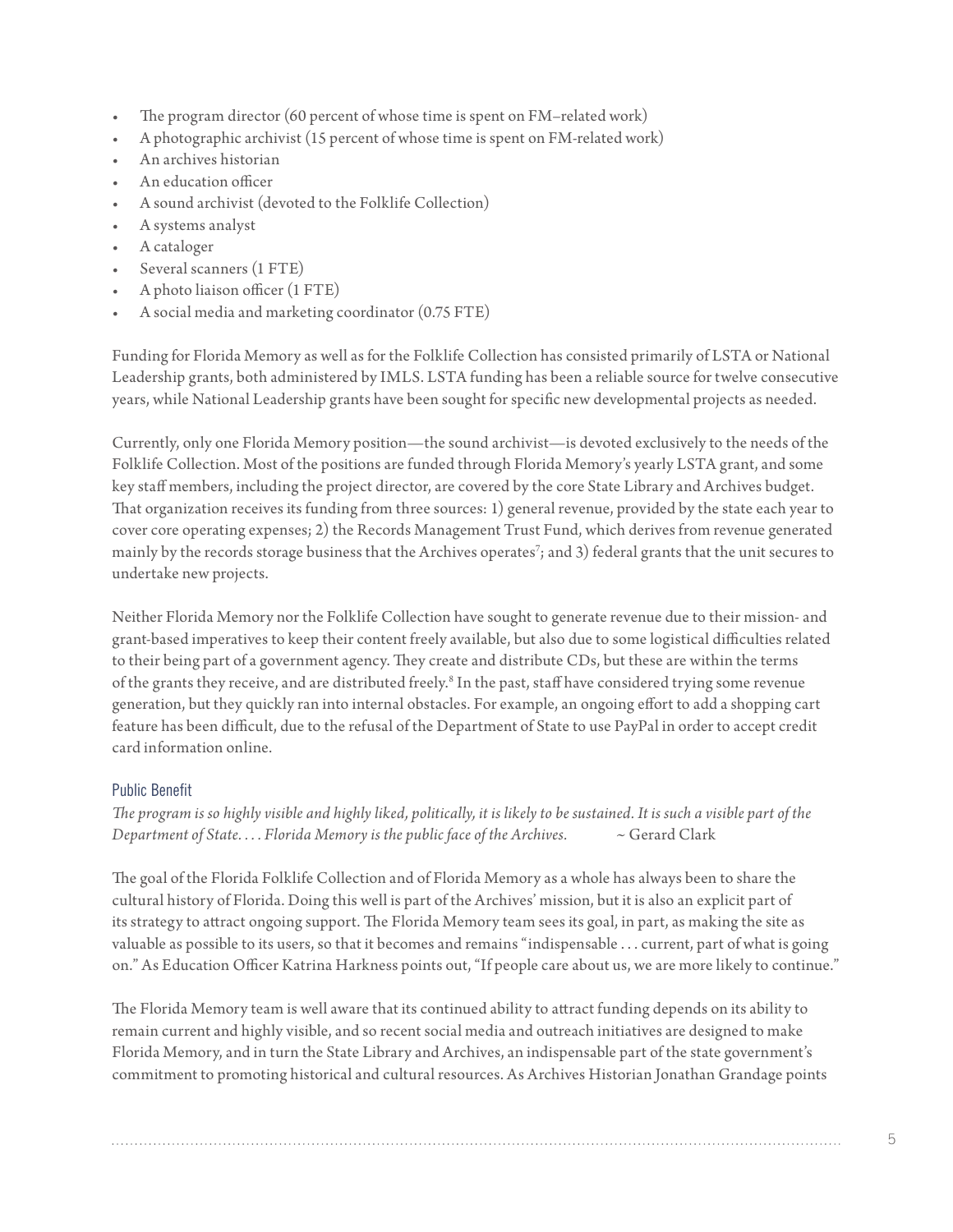out, "As the public face of the Archives and Library, the success of Florida Memory bolsters the case for continued funding for State Library and Archives programs more generally."

When budgetary issues have threatened those programs, Florida Memory has proven to be an important symbol of the success possible with recurring funding. For example Jody Norman points out that in 2003, the Florida legislature considered closing the State Library and moving the State Archives to the Department of



Postcard. Courtesy of the State Archives of Florida, *Florida Memory.*

Environmental Protection (State Parks), essentially defunding the program. According to Norman, when this happened, people protested, and "eighty percent of the emails we received said 'we can't lose Florida Memory.'" Support for Florida Memory, and by extension the State Library and Archives, proved critical in preventing this from taking place.

The impact of the digitized collection is measured in several ways. While in a typical year the physical collection receives approximately ten thousand calls, walk-ins, and other patron requests (in 2012 the exact total was 10,785), the Florida Memory website boasts four million visitors per month.

Initial plans for the Florida Folklife project assumed that the audience for the website would mirror the users that the archivists (and others) had noted used the physical collection the most: genealogists, historians, and folklife experts. Instead, they quickly realized two things: that the scale of the audience was beginning to grow beyond expectation, and that there were new segments emerging, including music enthusiasts. In fact, usage has "mushroomed," and the team reports seeing the numbers grow and shift over time.

Accurate measurement of usage has not been easy, however, and in 2012 the Florida Memory team chose to revamp their method of measuring usage, which until then had relied upon SurfStats. In December 2012 they began using a new log parser application developed by the department's IT unit, which has resulted in lower, but they believe more accurate and reliable, statistics.

Even if some of the early usage figures are subject to debate, the relative strength of the Folklife Collection is not. Web analytics for the first two years following completion of the project demonstrated that Folklife's audio collection garnered by far the most page views, displacing Florida Memory's main Florida Photographic Collection, which in earlier years, as the largest collection, had been considered the most popular and frequently visited. In 2012, often over 70 percent of the total Florida Memory page views in a given month were for the Folklife Collection.

The Florida Memory team also seeks to understand their users using qualitative methods, such as:

- **• Feedback at conferences and through social media.** Earlier grants made it possible for staff to attend academic conferences, where users as well as key stakeholders would offer the team direct feedback. Due to travel restrictions, feedback from patrons now comes increasingly from social media and/or local outreach opportunities.
- **• Polls of users.** One of the largest efforts to gather data from users was undertaken in 2012. The team identified primary users of Florida Memory and asked them to take a survey on SurveyMonkey. The responses led to the decision to redesign of the site; the home page now features six main buttons to help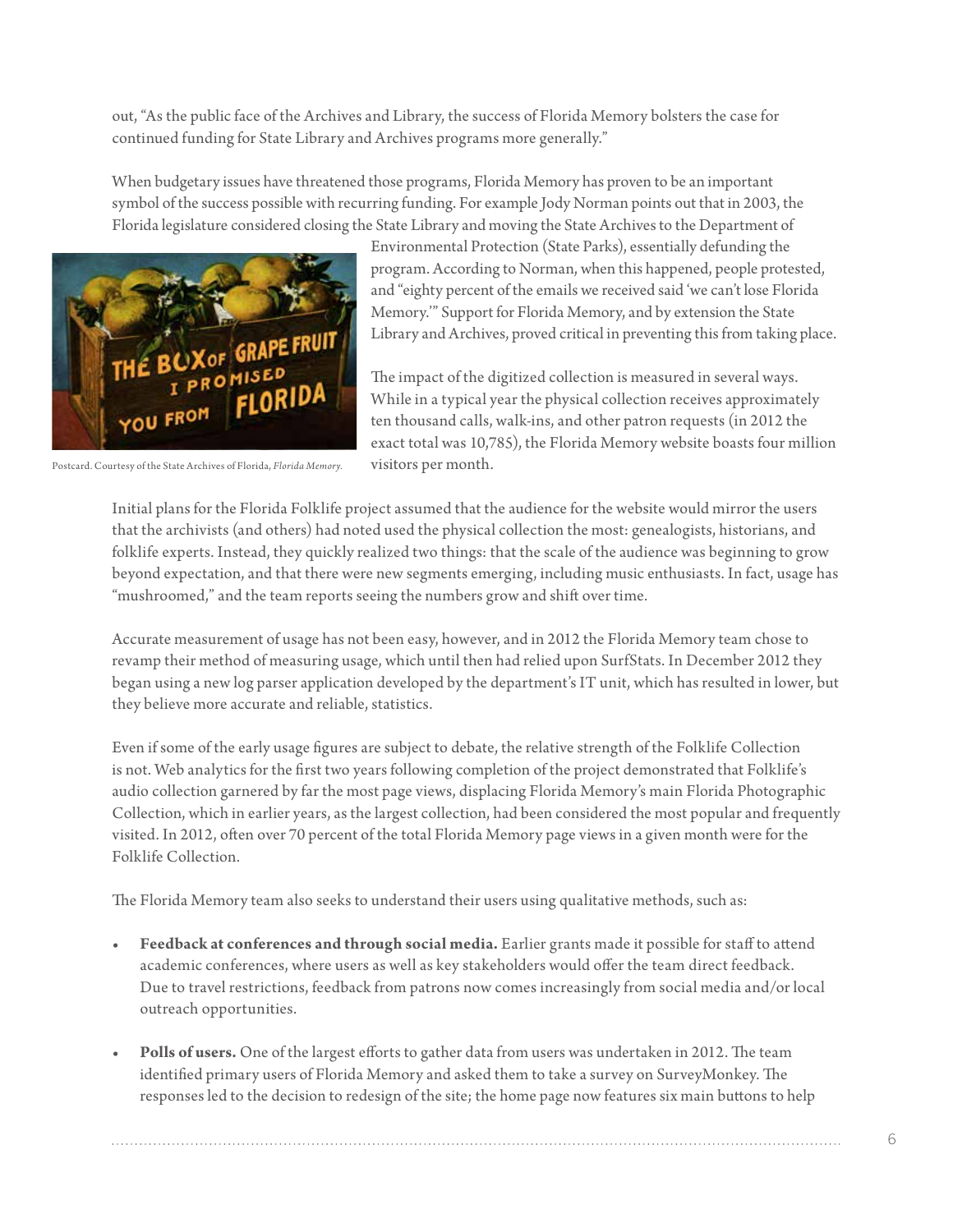users easily navigate to photographs, video, audio, specific collections, topical exhibits, and classroom resources. In addition, space was added on the page offering highlights of the collection, which rotate daily or so. A "features" section changes weekly, and throughout the site, social media options are clearly offered.

The State Archives has established several key partnerships that help promote the website to the widest possible audience. Some of the key partnerships include Florida iTunes U, the World Digital Library, Opening History from IMLS, and the Library of Congress's National Digital Stewardship Alliance.

## KEY FACTORS OF SUSTAINABILITY

**1. Platform improvements overtime; iterative process.** The Florida Memory site has continued to be developed over time. The types of upgrades have included both major infrastructure improvements and the addition of new features for users. Both types of changes have resulted in increased usage, with the number of unique visitors increasing 163 percent from September 29, 2011 to June 23, 2013.

While the original grant proposal for digitizing the Folklife Collection outlined the ways in which the new project would build upon technical expertise and infrastructure already in place at Florida Memory, at the time the newly acquired collection was digitized, each collection on Florida Memory was still using its own "custom made" system, and data was still held in multiple, separate databases. In 2010, a new grant permitted staff to migrate the Florida Memory site to a new platform. After considering Fedora Commons, Drupal, and Omeka, the team chose Omeka, which they saw as easier to implement.

Based on feedback from conferences and through social media, the team has implemented upgrades specifically to facilitate use. The changes they have made recently include:

- Permitting downloads of audio files in MP3 format, not just streaming
- Offering more search options (e.g., by year, by type of image—color or black-and-white), some of them customized for specific collections
- Smoothing the ordering process for images: an ordering tab that displays whenever a photograph is clicked on, added in 2012, resulted in a jump in sales from about \$35,000 to over \$52,000 during the fiscal year
- • Optimizing the site for mobile devices using responsive design

### **2. Outreach to key stakeholders.**

*Florida is a state full of transplants; part of Florida Memory is to document the history of this. You can be from someplace else and still be a Floridian.* ~ Katrina Harkness

Florida Memory staff take very seriously the need to reach out both to the key constituents who advocate for them in government, and to the wider public who engage with their site.

Key stakeholders include educators, legislators, librarians (public, academic, school), museum professionals, cultural institutions, and media outlets. Staff members reach educators through the Department of Education's mailing list and website, webinars, and through the State History Fair's mailing list. They connect with legislators via tours and outreach venues. And they reach the general public through social media and webinars. They have made a strategic choice to "go where the users are" and have developed a regularly updated blog on the main site (three to five posts per week), $^9$  and built a presence on social media platforms Facebook, Twitter, Flickr, Pinterest, and Tumblr. Several team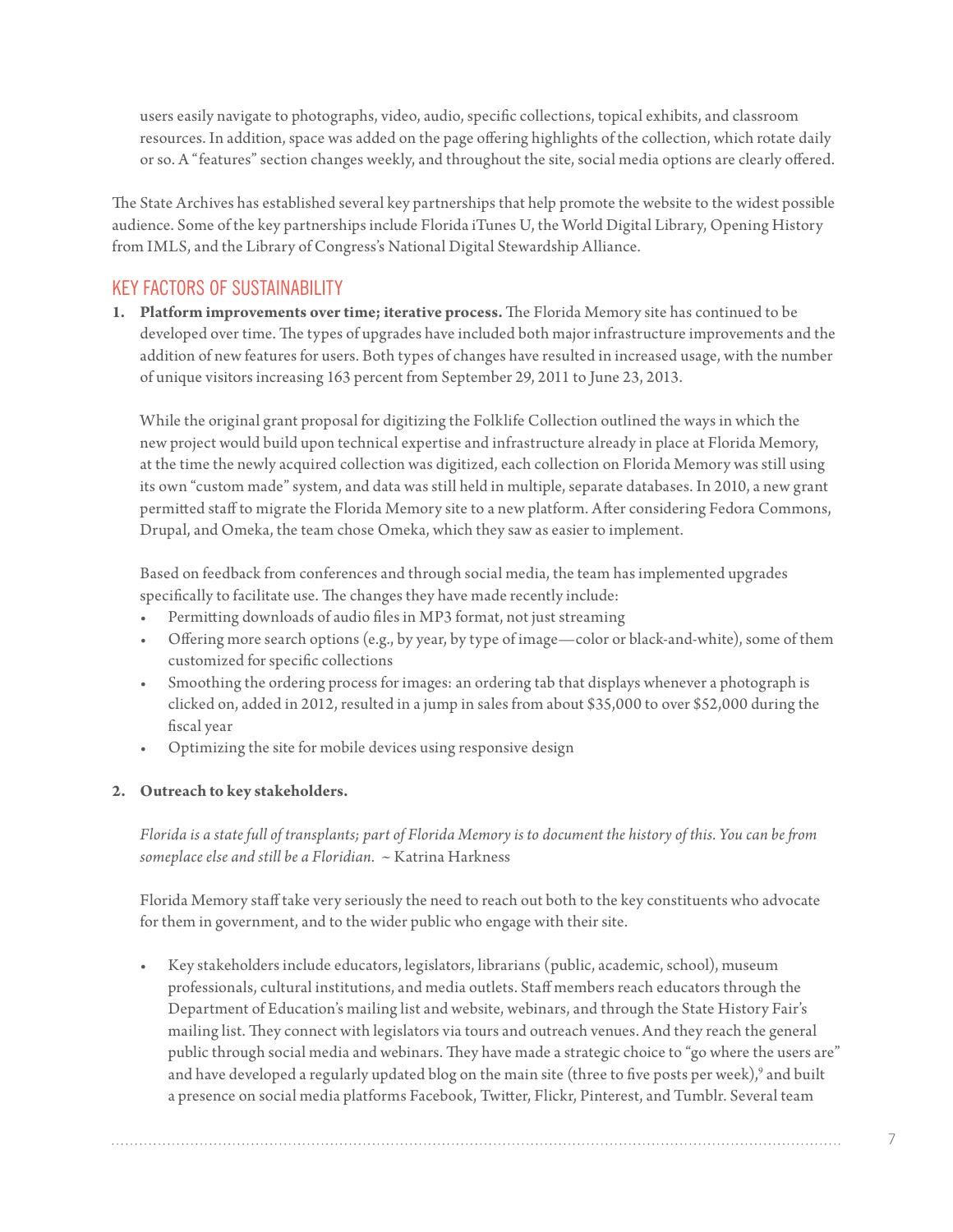members, including the social media and marketing coordinator, contribute to social media initiatives. Team members monitor analytics and user comments and other feedback when devising social media strategies.

- Perhaps the most fruitful strategy involves the ongoing editorial work to make the site relevant. Every so often this process has significant results. In 2005, the sound archivist happened to notice that a promotional clip created in 1964 by Florida State University used a young, then-unknown actor named ... Jim Morrison.<sup>10</sup> When word got out about the clip, the volume of news media and fans visiting the website crashed the servers.
- The whole team works together to create a site design that is organized and intuitive. Participation in projects such as the World Digital Library and the Flickr Commons makes Florida Memory part of a vibrant worldwide community of archives, museums, and libraries sharing unique historical documents. The education officer and the archives historian work together with the rest of the team to create exhibits and learning units using photographs, documents, audio recordings, and video. The sound archivist produces a regular podcast focusing on various genres and artists found in the audio collection.
- Web statistics are analyzed regularly to determine who is using the content. Photographs are regularly used by national and international news outlets, such as the New York Times, Forbes, and ESPN. Television shows such as Burn Notice and CSI use photographs in sets. Using these web statistics, Florida Memory can promote popular and timely material.
- **3. Aligning with educational partners.** The education component of Florida Memory supports both state and national standards. The educational units are designed to support the Sunshine State Standards, as the core curriculum for Florida public schools is known. As educational requirements change—for example, through the emergence of Common Core State Standards, which Florida adopted in 2010—the Florida Memory team adapts their approach when adding materials in order to deliver appropriate resources to teachers and students. The sustainability of the educational component of Florida Memory is directly tied to remaining abreast of shifts in the Common Core and Next Generation Sunshine State Standards.

The Classroom section of the website contains guides for Black History Month and Women's History Month. Florida Memory also works closely with the Florida History Fair every year to provide primary source materials for History Fair participants appropriate to that year's History Fair theme. Teachers have requested that this list be available on the very first day of school. History Fair winners have reported that they always use Florida Memory in their research.

Four Folklife learning units were created under the original grant for developing the Folklife Collection site. These units are four of the total of just nine units that the Library of Congress's American Folklife Center lists for Florida in its Folklife Resources for Educators section.<sup>[11](#page-10-10)</sup>

## ONGOING SUSTAINABILITY ISSUES

**• Dependence on grants.** Despite its success, Florida Memory is heavily reliant on grants, which are not guaranteed. As Chief of Archives Gerard Clark points out, "Florida Memory is part of the Archives. If the State Archives are defunded, this will have an impact on Florida Memory as well." New grants will be needed, going forward, to continue to scan new content (including new additions to the Folklife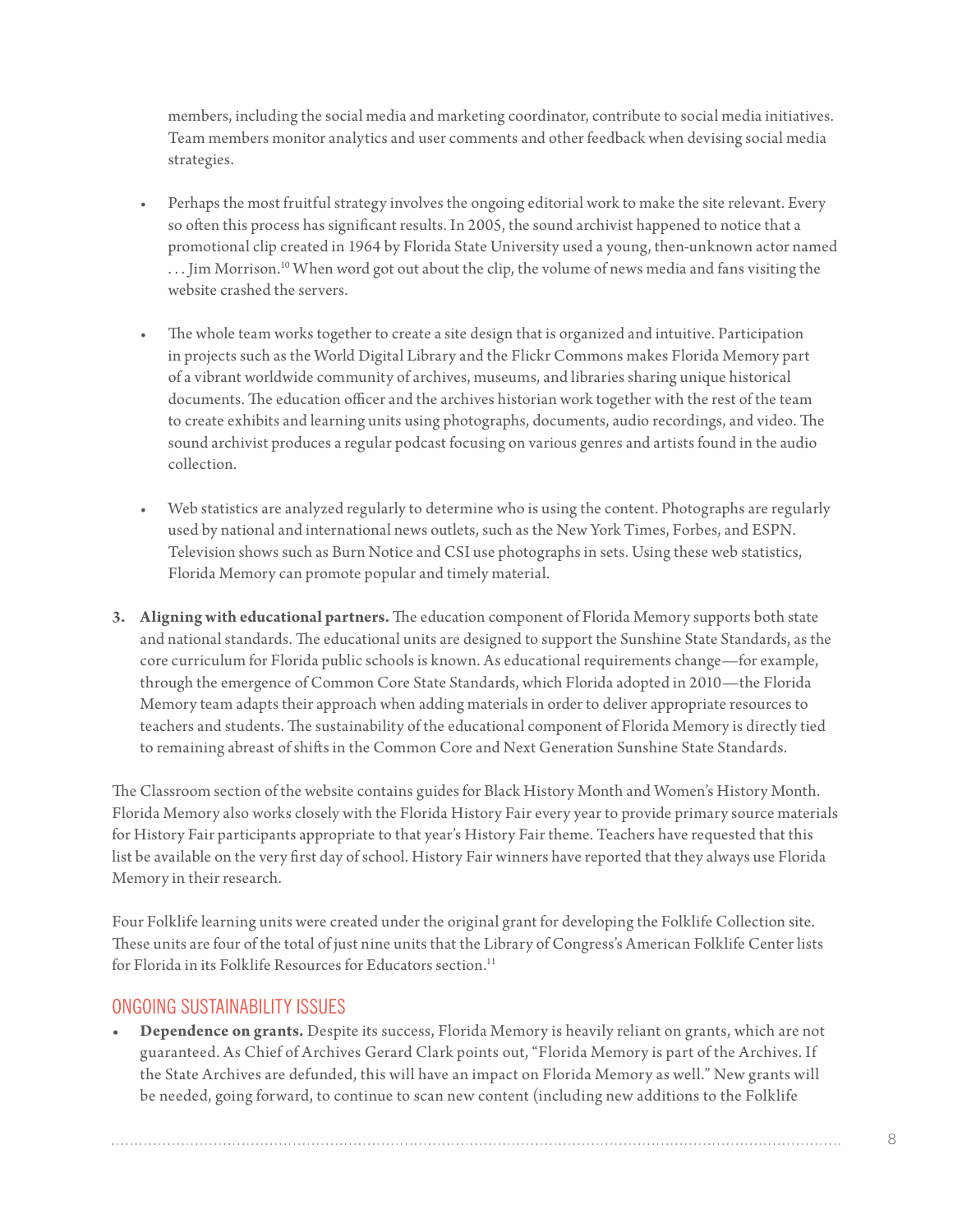Collection). While Florida Memory provides access to five hundred thousand objects, that is only roughly 2 percent of the total holdings of the Archives.

- **• Preservation and storage issues.** Florida Memory staff also have concerns about preservation, storage, and keeping up with emerging trends and technologies. Master digital files for Florida Memory are currently stored on R AID (Redundant Array of Independent Disks) stations, and Archives staff are exploring cloud storage as an alternative.
- **• Limited data about users.** The staff's ability to understand users of the site is limited, due to web software inconsistencies and difficulties in measuring traffic, something they are actively working to remedy.

## LESSONS FOR OTHERS

- **1. Align with the mission ofstakeholders.** The mission of the Folklife Collection, and of Florida Memory more generally, is directly aligned with the goals of the State Library and Archives of Florida.
- **2. Go where the audience is—don't expect them to come to you.** The Florida Memory team saw significant growth, both in use by Florida residents but also in interest from more distant places, as a result of placing the collection online and actively engaging with social media. Active editorial work in developing blog posts tied to current events has helped the site to continue to increase usage over time.
- **3. Iteration isimportant.** The team has not rested on its laurels, but continues to iterate in subsequent phases of work, based on feedback from users. Critical to this is having staff with sufficient technical expertise, so that fixes, upgrades, and tweaks can be tried and implemented as needed.
- **4. Demonstrate success.** The project team is very clear on its goals and very careful to meet them. This sounds obvious, but it provides critical bedrock for applying for subsequent grants and other support. Whether or not they are required by an external board, outcome-oriented goals and metrics can help a project not just to accomplish its aims, but to clearly communicate its accomplishments to others.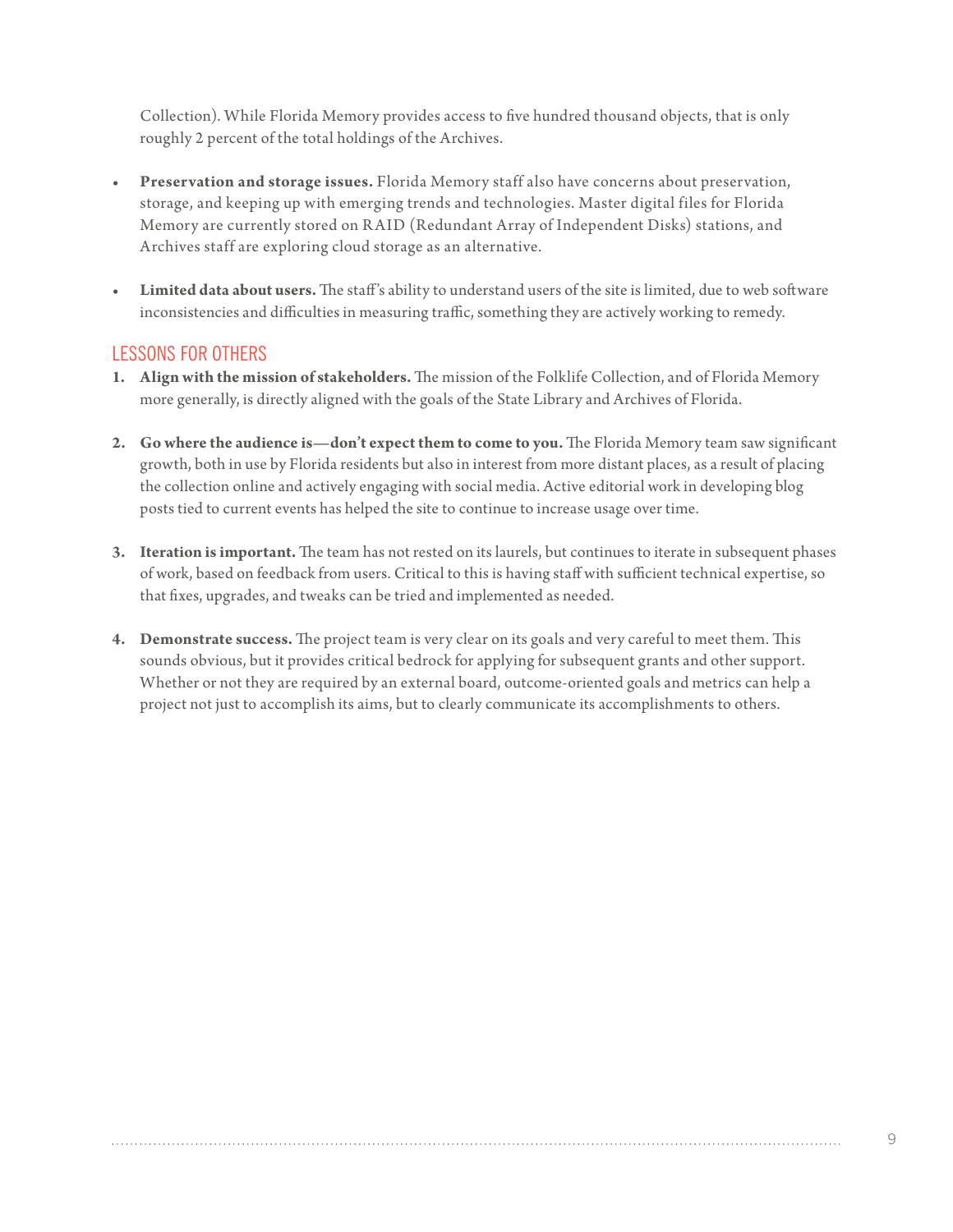## APPENDIX

#### Interviewees

Tina Bucavalis, former State Folklorist (1996–2009) Peggy Bulger, former State Folklorist (1975–1989) William Chase, (former) Sound Archivist Gerard Clark, Chief of Archives and Records Management Jonathan Grandage, Archives Historian Katrina Harkness, Education Officer Joanna (Jody) Norman, Project Director, Archives Supervisor Christopher O'Toole, Systems Analyst Blaine Waide, State Folklorist (2011–present)

#### Resources Consulted

Digitization Guidelines for the Florida Memory Program, Copy on file, supplied by Jody Norman.

Florida State Historical Records Advisory Board, "Bringing Florida's Documentary History to the People: A Long Range Plan, 2000–2004" (Tallahassee: Florida Department of State, Division of Library and Information Services, 2000).

Florida State Library and Archives (FSLA), application for LSTA Grant for Florida Memory Project, 2012.

FSLA, "Florida Folklife Digitization and Education Project," application for IMLS National Leadership Grant, January 2003.

FSLA, "Florida Folklife Digitization and Education Project (October 2003–September 2005): Final Report," IMLS National Leadership Grant, 2005.

Michael Gannon, Florida: A Short History, revised ed. (Gainsville: University Press of Florida, 1993).

Katrina Harkness, memo with anecdotes concerning impact, blog mentions, etc., 2011–2012. Copy on file, supplied by Jody Norman.

Library Services and Technology Act Grants, Guidelines and Application (2009).

Joanna Norman, "The Florida Folklife Digitization and Education Project," First Monday 12, no. 7 (2 July 2007), [http://firstmonday.org/htbin/cgiwrap/bin/ojs/index.php/fm/rt/printerFriendly/1918/1800#](http://firstmonday.org/htbin/cgiwrap/bin/ojs/index.php/fm/rt/printerFriendly/1918/1800#n1)n1.

Organization chart, Division of Library and Information Services, Office of the Division Director. Copy on file, supplied by Jody Norman.

Strengthening Libraries and Services: Florida's Library Services and Technology Act Plan 2013 - 2017, Division of Library and Information Services, Strategic Plan, 2012–2017.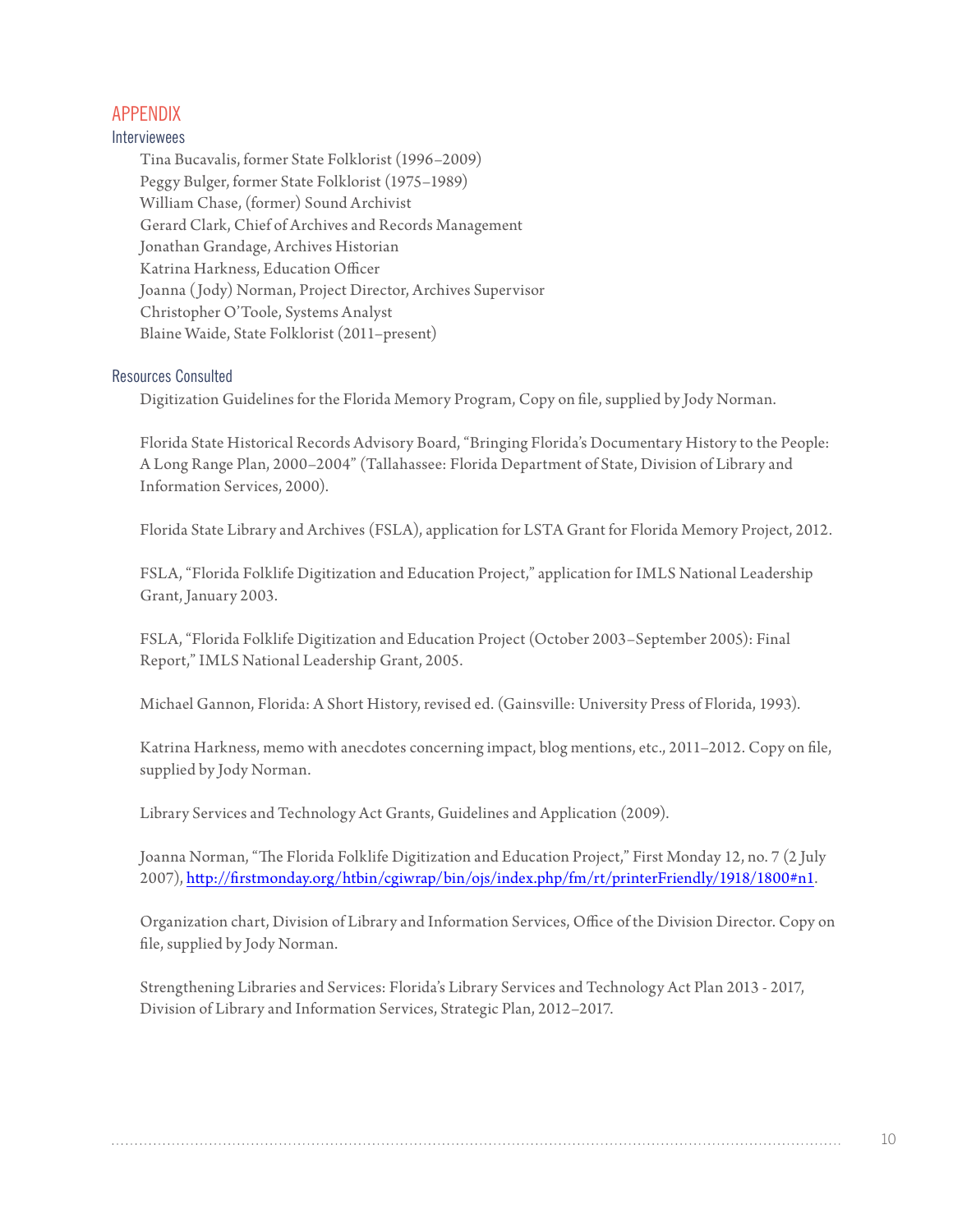## **NOTES**

- <span id="page-10-0"></span>1 Florida Memory website, available at [http://www.floridamemory.com/collections/](http://www.floridamemory.com/collections).
- <span id="page-10-1"></span>2 See Florida Department of State, Division of Historical Resources (FDS-DHR), "Florida Folklife Program,"<http://www.flheritage.com/preservation/folklife/index.cfm> and FDS-DHR, "Florida Folklife Council: Peggy Bulger," <http://www.flheritage.com/preservation/folklife/council.cfm>.
- <span id="page-10-2"></span>3 "Welcome to Rainbow Springs" is available on one of the CDs the collection makes available. See "Music from the Florida Folklife Collection," Florida Memory,<http://www.floridamemory.com/audio/cd1.php>.
- <span id="page-10-3"></span>4 Among the items not yet online are Florida Folk Festival programs, field notes, and administrative documents. Taken together, the collection represents materials from various folklorists working in Florida from the early twentieth to early twenty-first century. Florida State Library and Archives, "Florida Folklife Digitization and Education Project (October 2003–September 2005): Final Report," IMLS National Leadership Grant, 2005, p. 1. http://www.imls.gov/october\_2005\_state\_library\_and\_archives\_of florida .aspx.
- <span id="page-10-4"></span>5 Indiana University Libraries, "Folklore and the Federal Music Project," Celebrating New Deal Arts and Culture,<http://www.indiana.edu/~libsalc/newdeal/FMP.html>. FDS-DHR, "Florida Folklife Program: Summary of Folklife Research," [http://www.flheritage.com/preservation/folklife/research.cfm,](http://www.flheritage.com/preservation/folklife/research.cfm) and Library of Congress, "Florida Folklife from the WPA Collections, 1937–1942," American Memory, [http://](http://memory.loc.gov/ammem/collections/florida) [memory.loc.gov/ammem/collections/florida](http://memory.loc.gov/ammem/collections/florida)/.
- <span id="page-10-5"></span>6 Florida State Library and Archives, "Florida Folklife Digitization and Education Project," proposal for IMLS National Leadership Grant, January 2003.
- <span id="page-10-6"></span>7 The Fund derives its revenue from fees charged for records storage, microfilm vault storage, and electronic records storage at the state records center; fees for duplication of archival records, photographs, video, and sound recordings; and records management training. The Records Management Program is currently stable, with sufficient funds being received to support the operations of the records center (staff, supplies, rent), several records management positions, and several positions in the Archives, including the education officer who works with Florida Memory.
- <span id="page-10-7"></span>8 <http://www.floridamemory.com/audio/cd5.php>
- <span id="page-10-8"></span>9 <http://floridamemory.com/blog>/
- <span id="page-10-9"></span>10 "Florida State University: Toward a Greater University," Florida Memory, [http://www.floridamemory.](http://www.floridamemory.com/items/show/232390) [com/items/show/232390.](http://www.floridamemory.com/items/show/232390)
- <span id="page-10-10"></span>11 Library of Congress, "Folklife Resources for Educators: Materials Related to Florida," American Folklife Center, [http://www.loc.gov/folklife/teachers/country\\_list.php?placeID=31&placename=Florida.](http://www.loc.gov/folklife/teachers/country_list.php?placeID=31&placename=Florida.)